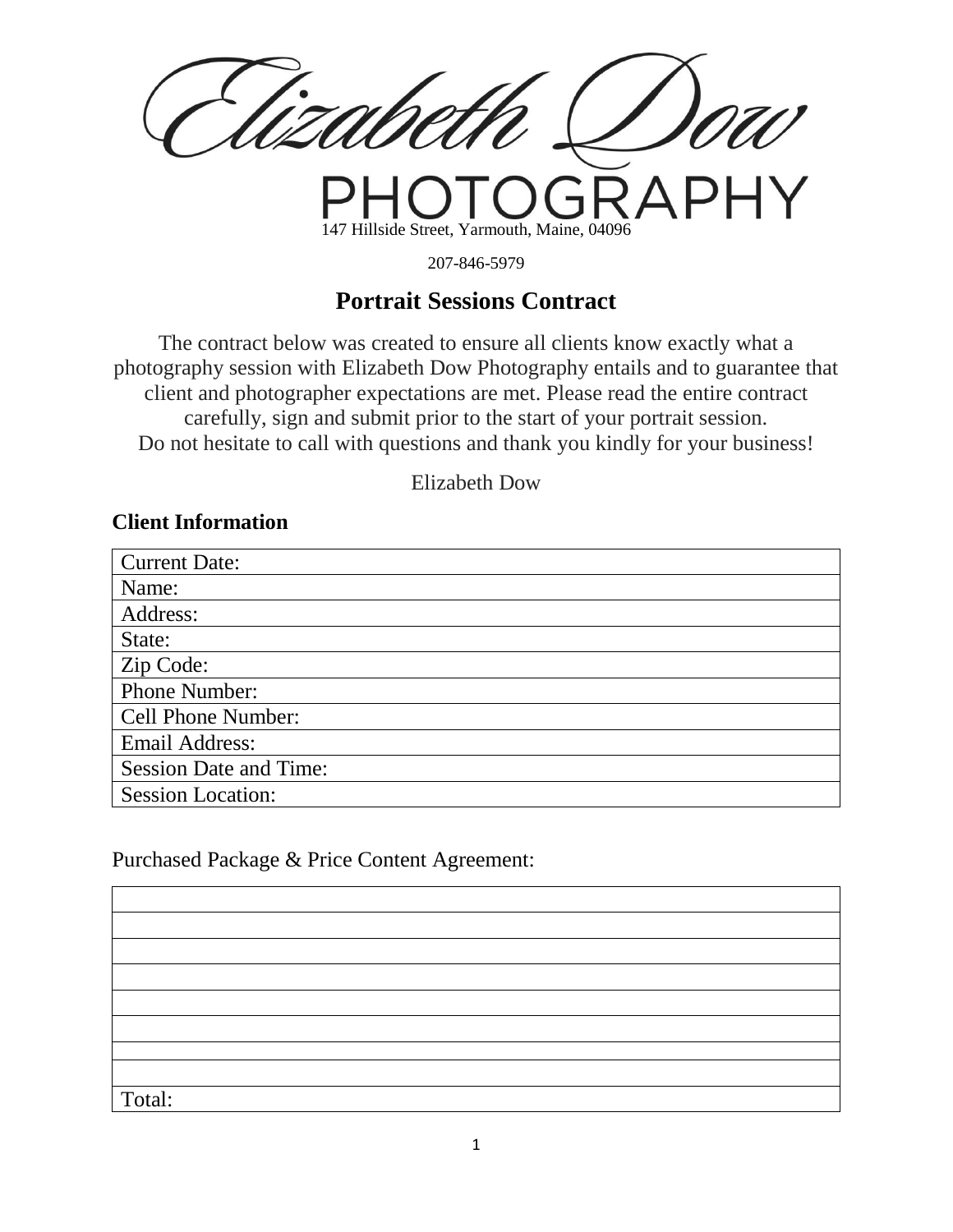## **Portrait Sessions Contract**

| is Due on                                     |           |  |
|-----------------------------------------------|-----------|--|
| Remaining balance of \$                       | is due on |  |
| Full Payment has been received & processed on |           |  |

## **SESSION INFORMATION & UNDERSTANDING:**

The signing of this contract states the client's understanding that it is their choice to participate in this session, and that the client will not hold studio responsible for any negative actions or feelings that may commence due to the images of this session. By submitting this contract, the client agrees to the terms, conditions, and timeline of the session, and the delivery of images and products. The client states that they are 18 years or older. If the client is not 18 years or older, it is understood that a parent or legal guardian is required to sign this contract as well.

**Deposit:** This signed contract and 50% of the total package cost are required to book any session or package. The remainder of the package amount is due the day of the scheduled session, prior to the start of shooting. In the event of a canceled session this deposit is non-refundable. The studio reserves the right to refuse services/products if the payment arrangements have not been met unless prior arrangements have been made. Please make checks payable to Elizabeth Dow. Please mail checks to Elizabeth Dow at 147 Hillside Street, Yarmouth, Maine, 04096

**Payment Stipulations:** There is a \$25 fee for any returned checks. In the event of a previous returned check by client, studio reserves the right to refuse payment of checks in the future. Sessions, design progress and printed orders will not be commenced until payment has been received and processed in full.

**Additional Fees:** In the event that the client specifies a certain shoot location, the client is responsible for all location fees involved such as access fees, parking, etc.

Client is also responsible for arranging the location access and any permits/passes related to doing so. There are additional fees for the following: added time, additional outfit changes, or any products/prints/services not specified in the package purchased. Additional outfits are \$15.00 per outfit.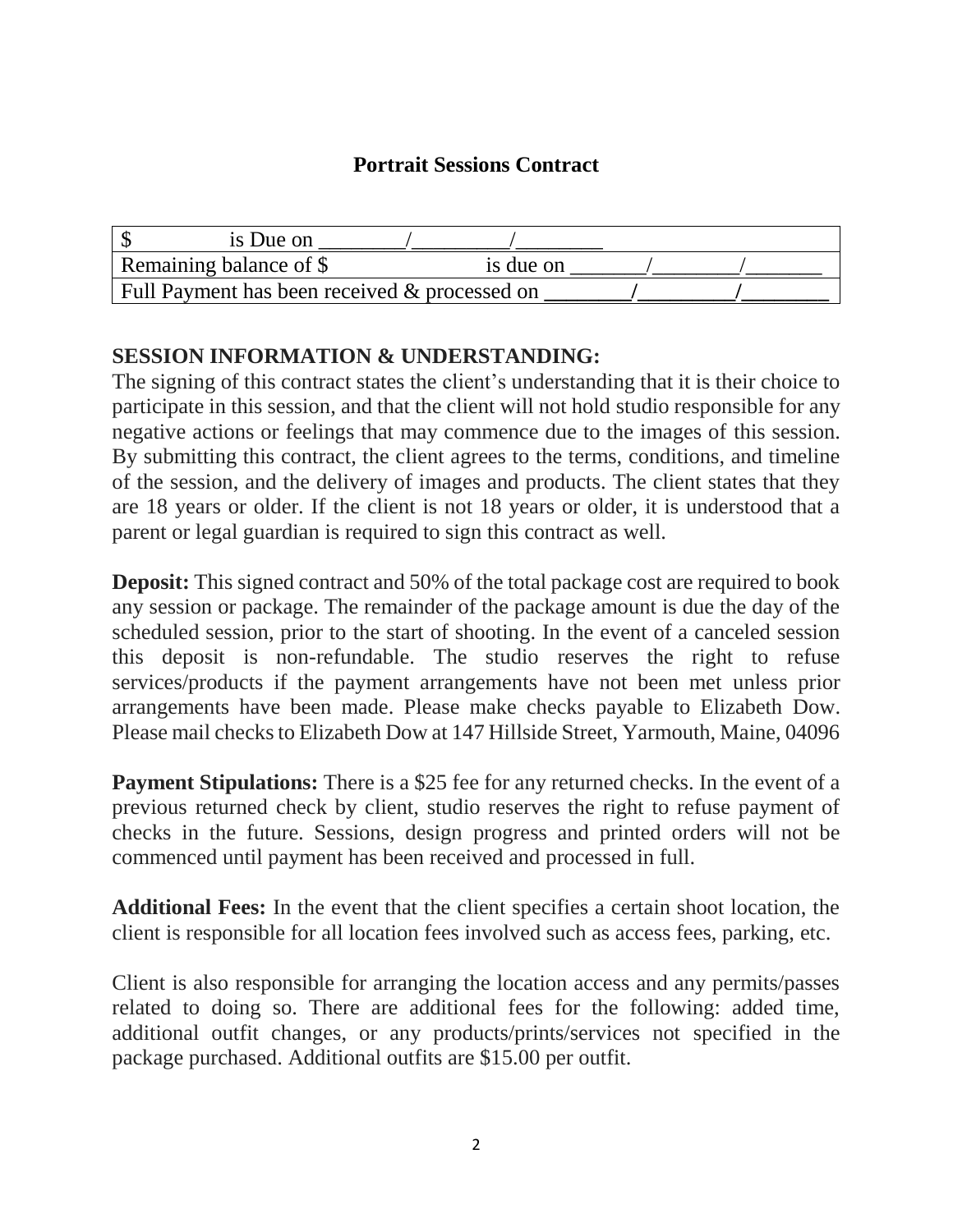Very rarely, there may be an additional charge of \$50 per session for large parties. Additional fees may be assessed for the adding of more than one person within this portrait session. Minor retouching (fix major blemishes, tighter crops, and change in color filter) is included in session package with no additional cost, and final images will be presented fully edited. More involved requests are billed at \$25.00 an hour. You will be asked to confirm the additional rate before I have started working on the photos.

**Cooperation:** Elizabeth Dow Photography is not held responsible for behavior of parties involved with the photo session. If the desired outcome of your session is jeopardized by the behaviors of parties involved Elizabeth Dow Photography cannot be held responsible. I understand children aged newborn-one year can be particularly difficult. We reserve the right to suggest session rescheduling if progress is not achieved within the first 15-20 minutes of the session.

**Client Usage Rights/Copyrights:** The photographs produced by Elizabeth Dow Photography are protected by Federal Copyright Law (all rights reserved) and may not be reproduced in any manner without explicit written permission. It is a breach of this contract to reproduce the images in any form unless rights were purchased within the package for those images. Client reserves the right to share images previously posted by photographer on social networking sites such as Facebook and Twitter. It is a breach of this contract to crop/hide studio logo. To obtain copyright or ownership of session images, you must sign a Copyright Release signed by Elizabeth Dow Photography.

Images captured by Elizabeth Dow Photography cannot be published, sold for profit, or used within outside marketing materials without written permission from and compensation is provided before use.

**Studio Usage Rights/Copyrights:** Client grants studio unrestricted usage rights and copyrights to use and publish photographs in any manner or medium. Client grants studio permission to use images taken within this session in samples, marketing materials, editorial, & online web presences, including but not limited to, website, social networks, blog, etc. Images may also be used in photographic competitions and for publication in which case the client will release all profits from images.

**Reshoot Policy:** In the event that Elizabeth Dow Photography is required to reshoot the session without 5 days prior notice, the client will be responsible for an additional retainer deposit to secure that date. In the event that the weather conditions are not desirable for the shoot based on studio recommendations, the session will need to be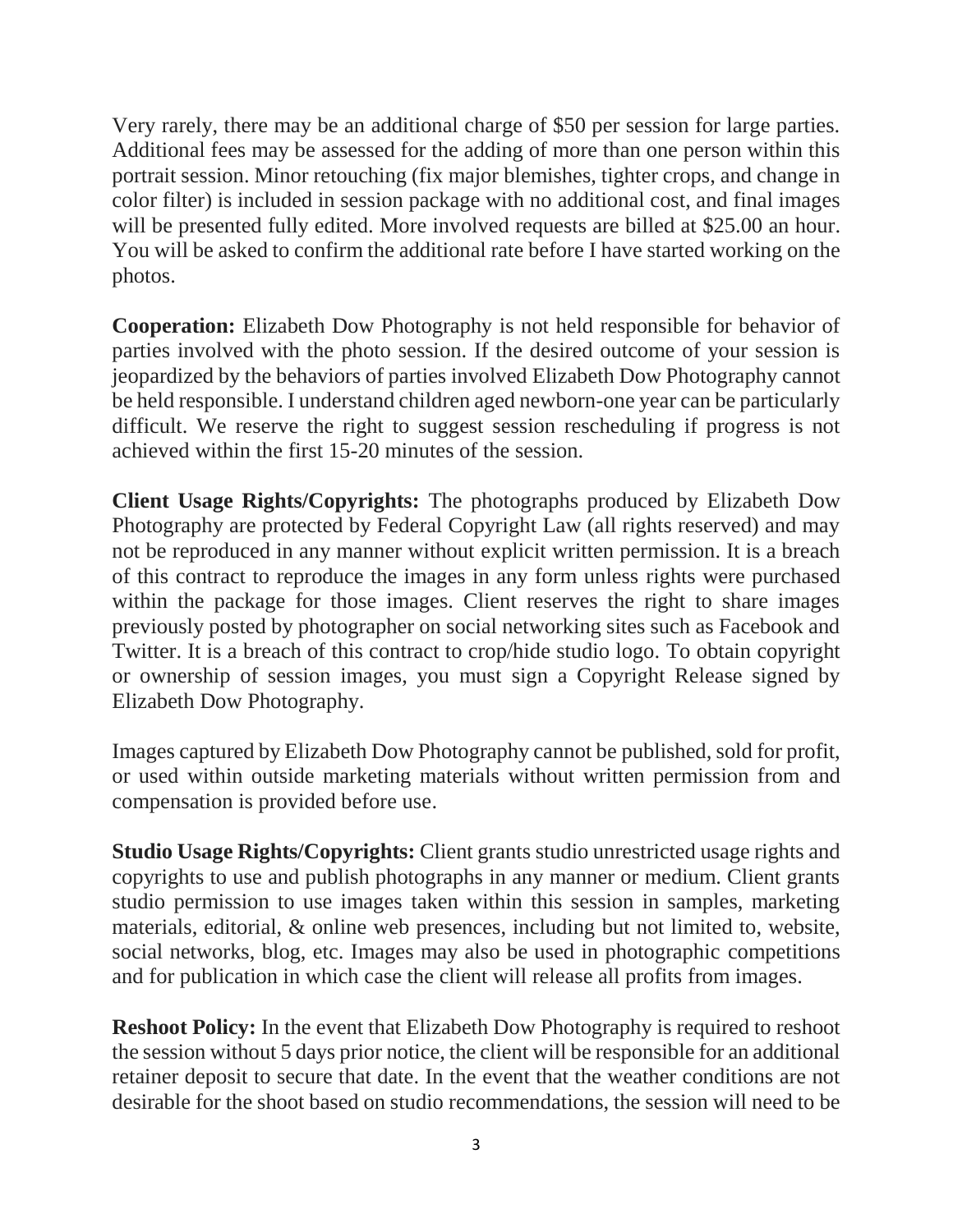rescheduled and the fee will be waived. Due to liability and equipment damages this decision will be at studio discretion. If Elizabeth has an emergency or illness, the reshoot session fee will be waived and an alternate date will be picked based on availability.

Limited studio space and lighting is available—client reserves the right to opt for indoor photography in the event that rescheduling is not an option. In the event that a reshoot has been scheduled due to the nature of the client appearance in the previous session, the client is held responsible for purchasing an additional package. In the event the client must cancel the contracted services, and balance is paid prior to the session, the photographer agrees to refund all money paid, excluding deposit fee.

Limit of Liability: In the unlikely event that the photographer is injured or becomes too ill to photograph the session, a reshoot will be scheduled for the next available time slot. Although care will be taken with digital files, the photographer limits any liability for loss, damage or failure to deliver photographs for any reason of photographer's non-performance caused by any force or similar circumstances, illness, accident or any cause beyond their control. All images will be backed up and archived for a reasonable length of time. After one year, it is understood that images will continuously be kept in archives but photographer cannot be held liable for unexpected loss, damage or quality loss of session images.

**Proofing:** For an additional \$25.00, a password protected online gallery through my website will be created and provided to you no later than four weeks following scheduled session. I will notify you via email when the gallery is uploaded. This will give you the time to look through the photos and request any changes you might want before I give all the photographs to you. If there are any images that you want corrected, teeth whitening or extra blemish corrections, there will be an additional \$25.00 added to your bill. These proof images will have the Elizabeth Dow Photography Watermark. This gallery will be hosted for 30 days. In the event that an error is found after the proofs have been approved and ordered, the client will be responsible for 50% of the original order as well as the total cost of creating another online gallery.

If you choose to forgo the online gallery, all images will be given to you on a thumb drive, or emailed to you via We Transfer or uploaded to my Amazon Prime Photo Storage. These images will be yours to keep and will not have the Elizabeth Dow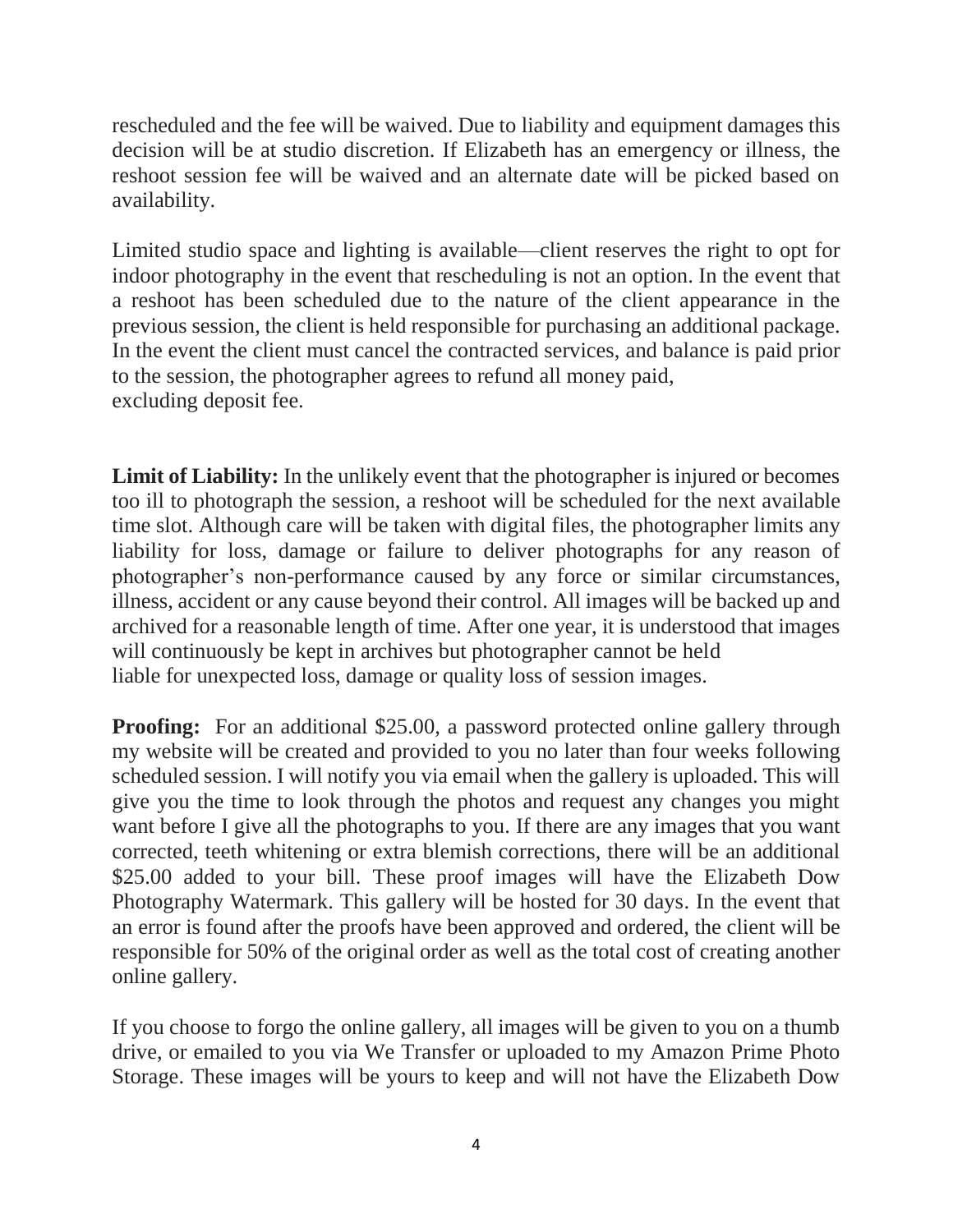Photography watermark on them. In the event that an error is found after the proofs have been approved and ordered, the client will be responsible for 50% of the original order as well as the total cost of creating another online gallery. However, if an error was found after all the images were delivered without first approving them through an online gallery, the client will be responsible for 50% of the original order as well as the total cost of creating another online gallery. All sales are final.

**Pricing:** Prices are subject to change at any time without client notification regarding printed products and services provided. This contract solidifies the package contents and price at the time of booking – this excludes pricing for printed products and design fees.

**Creative Privilege:** By scheduling a session with our studio, you agree to the creative liberties and style Elizabeth Dow Photography chooses to pursue. There are times in which an image needs a certain crop or a particular treatment. Elizabeth Dow Photography will do her best to suit your tastes, but retains the freedom to take creative liberties in order to deliver the best possible image.

Elizabeth Dow Photography does offer stylized photography options. Upon request, we can help choose client clothing, accessories and session props. Clients looking to obtain the best possible images from their scheduled photography session, are simply asked to trust my judgments and suggestions to help ensure the desired results.